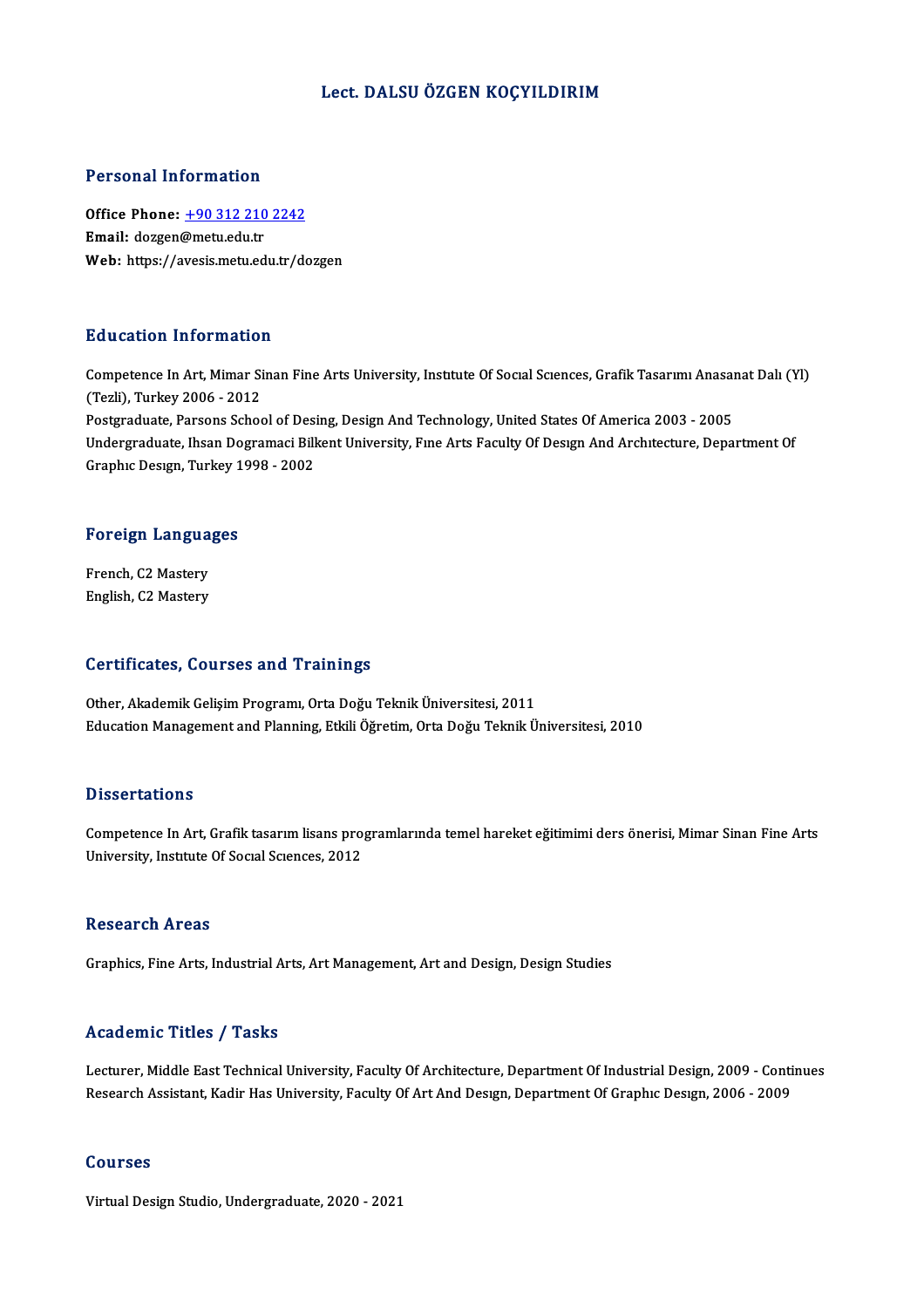## Advising Theses

ÖZGEN KOÇYILDIRIM D., Evaluation of basic design education at METU Department of Industrial Design, Postgraduate, Ü.BAYIRLI(Student),2015

### **Jury Memberships**

Competition,ODTÜ60.YılLogosuTasarımYarışması,OrtaDoğuTeknikÜniversitesi,February,2015

### Books&Book Chapters

- I. UTAK 2020 Dördüncü Ulusal Tasarım Araştırmaları Konferansı: Tasarım ve Öngörü to & Boon Ghapeers<br>UTAK 2020 Dördüncü Ulusal Tasarım Araştırmaları Konferansı: Tas<br>Turhan S. (Editor), Öztürk Şengül M. (Editor), Özgen Koçyıldırım D. (Editor)<br>ODTÜ Rasım İsliği, Ankara, 2021 UTAK 2020 Dördüncü Ulusal<br>Turhan S. (Editor), Öztürk Şengü<br>ODTÜ Basım İşliği, Ankara, 2021<br>Proceedings of DBS Learn Y I ODTÜ Basım İşliği, Ankara, 2021<br>II. Proceedings of DRS Learn X Design 2019: Insider Knowledge
- ODTÜ Basım İşliği, Ankara, 2021<br>Proceedings of DRS Learn X Design 2019: Insider Knowledge<br>Börekçi N. A. G. Z. (Editor), Özgen Koçyıldırım D. (Editor), Korkut F. (Editor), Jones D. (Editor)<br>METU Department of Industrial Des Proceedings of DRS Learn X Design 2019: Insider Knowledge<br>Börekçi N. A. G. Z. (Editor), Özgen Koçyıldırım D. (Editor), Korkut F. (Editor), Jones D<br>METU Department of Industrial Design / Design Research Society, UK, Ankara, Börekçi N. A. G. Z. (Editor), Özgen Koçyıldırım D. (Editor), Korkut F. (Editor), J<br>METU Department of Industrial Design / Design Research Society, UK, Ankara<br>III. UTAK 2016 Bildiri Kitabı: Sorumluluk, Bağlam, Deneyim ve Ta
- METU Department of Industrial Design / Design Research Society, UK, Ankara, 2019<br>III. UTAK 2016 Bildiri Kitabı: Sorumluluk, Bağlam, Deneyim ve Tasarım<br>Özgen Koçyıldırım D. (Editor), Börekçi N. A. G. Z. (Editor), Günay A. ( UTAK 2016 Bildiri Kitabı: Sor<br>Özgen Koçyıldırım D. (Editor), Bö<br>ODTÜ Basım İşliği, Ankara, 2016<br>Crafik Tasarım Na İsindir?
- IV. Grafik Tasarım Ne İçindir?<br>Özgen D. ODTÜ Ba<br>Gr<mark>afik T</mark><br>Özgen D.<br><sup>Voru Erd</sub></sup> Yapı Endüstri Merkezi Yayınları, İstanbul, 2008

# rapi Endustri Merkezi rayiniari, istanbui, 2008<br>Refereed Congress / Symposium Publications in Proceedings

| Refereed Congress / Symposium Publications in Proceedings |                                                                                                                   |
|-----------------------------------------------------------|-------------------------------------------------------------------------------------------------------------------|
| L.                                                        | Anticipatory Storytelling in Design                                                                               |
|                                                           | Özgen Koçyıldırım D., Ruecker S.                                                                                  |
|                                                           | Anticipation, London, United Kingdom, 8 - 10 November 2017                                                        |
| П.                                                        | Integrating Light to Foundation Course as a Basic Design Element                                                  |
|                                                           | Özgen Koçyıldırım D., Ünlü C.                                                                                     |
|                                                           | Emerging Practices Conference, Shanghai, China, 13 - 15 October 2014, vol.1, no.1, pp.141-153                     |
| Ш.                                                        | Time-Based Visual Narratives for Design Education.                                                                |
|                                                           | ÖZGEN KOÇYILDIRIM D., COŞKUN A., BAKIRLIOĞLU Y.                                                                   |
|                                                           | LearnxDesign: The 3rd International Conference for Design Education Researchers and PreK-16 Design Educators,     |
|                                                           | Chicago, United States Of America, 28 - 30 June 2015, pp.1569-1584                                                |
| IV.                                                       | An Interdisciplinary Student Project on Educational Game Design                                                   |
|                                                           | Özgen Koçyıldırım D., Arkün Kocadere S.                                                                           |
|                                                           | The International Conference on Educatio, Szombathely, Hungary, 18 - 20 September 2014, vol.1, no.1, pp.22-23     |
|                                                           | V. Endüstri Ürünleri Tasarımı Eğitiminde Zaman Temelli Görsel Anlatımın Algısal Etkileri                          |
|                                                           | ÖZGEN KOÇYILDIRIM D., COŞKUN A., BAKIRLIOĞLU Y.                                                                   |
|                                                           | UTAK 2014 Bildiri Kitabı: Eğitim, Araştırma, Meslek ve Sosyal Sorumluluk, Ankara, Turkey, 10 - 12 September 2014, |
|                                                           | pp 301-312                                                                                                        |
| VI.                                                       | Online Communities for Professional Development of Educators: Art Education 2.0                                   |
|                                                           | Özgen Koçyıldırım D., Arkün Kocadere S.                                                                           |
|                                                           | The Anadolu International Symposium on Arts Education, Eskișehir, Turkey, 14 - 16 May 2014, vol.1, no.1, pp.48-   |